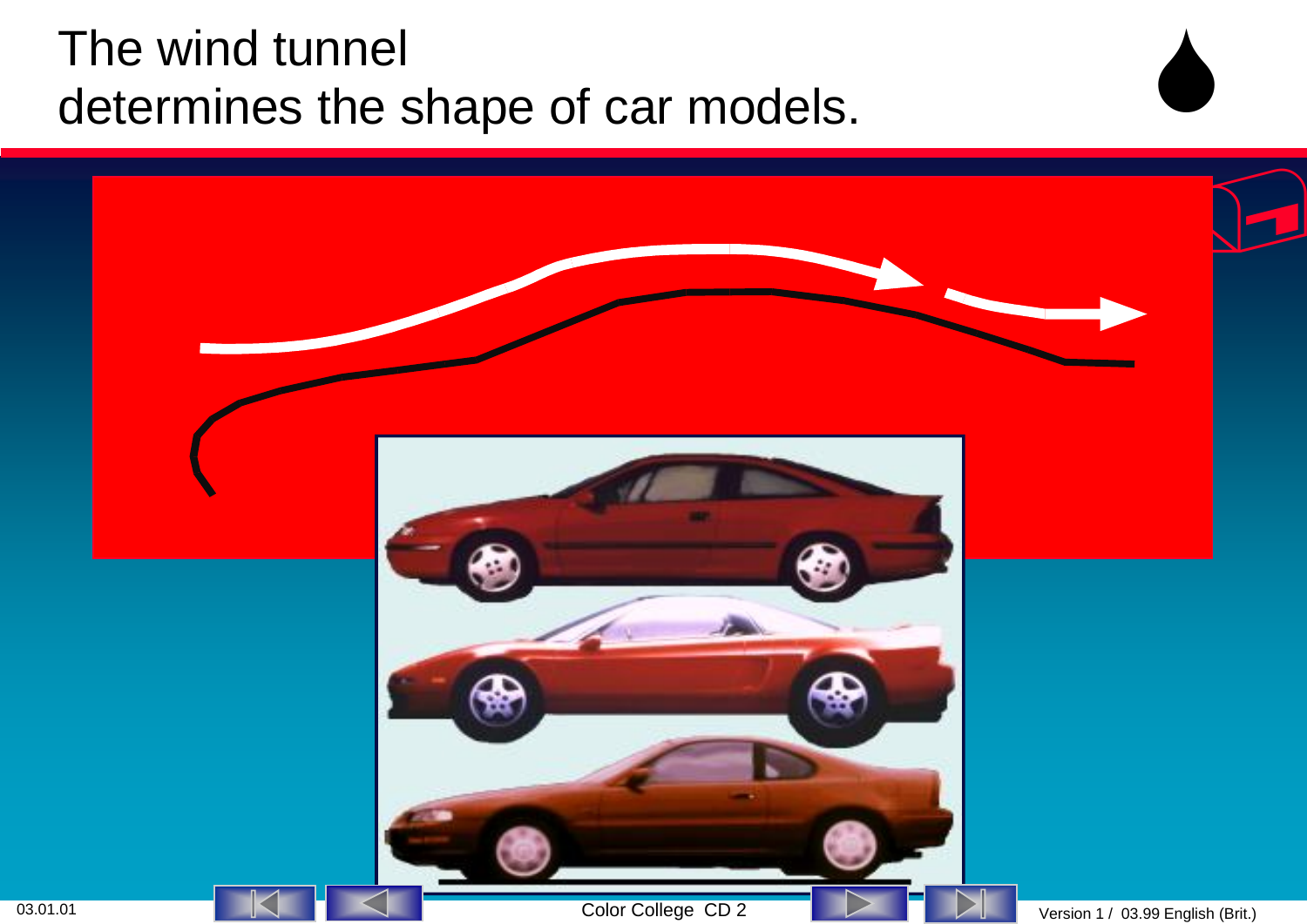## The range of colors has gained importance in marketing.

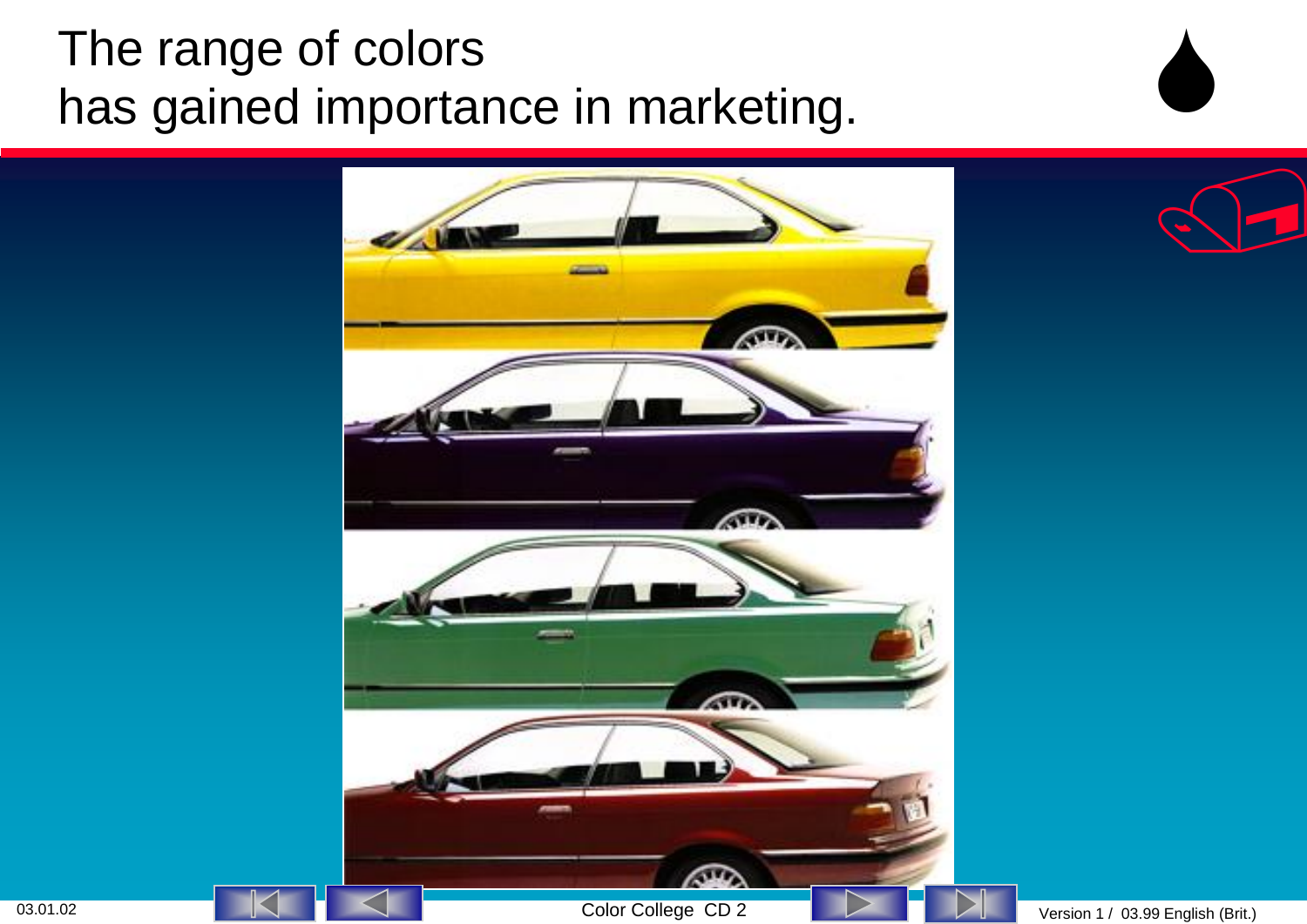Color trends in the automotive industry.



**Solid colors: 24% Effect colors: 43%, 33% of which contain interference pigments (pearls)**



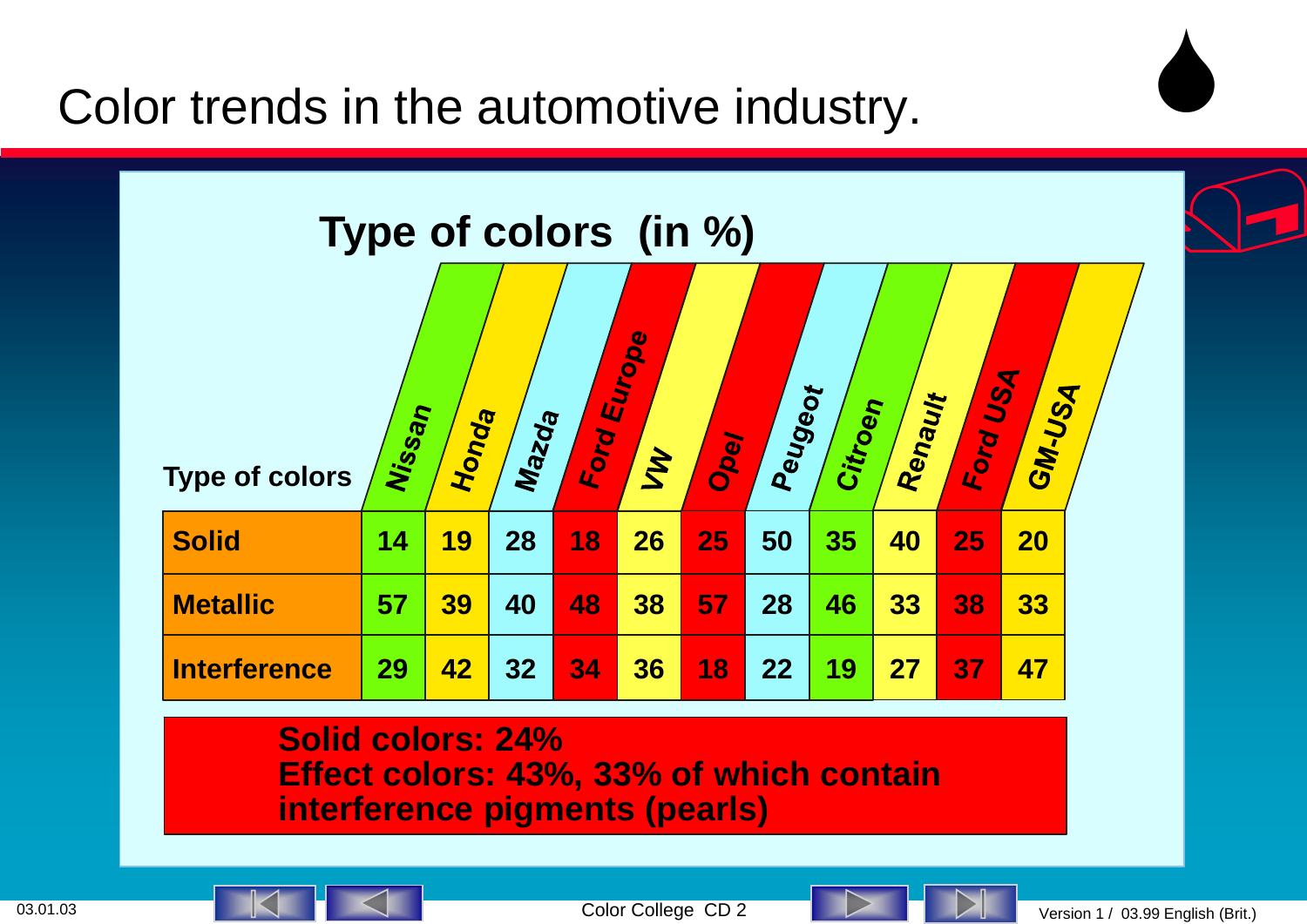#### The automotive industry is influenced by the latest style trends.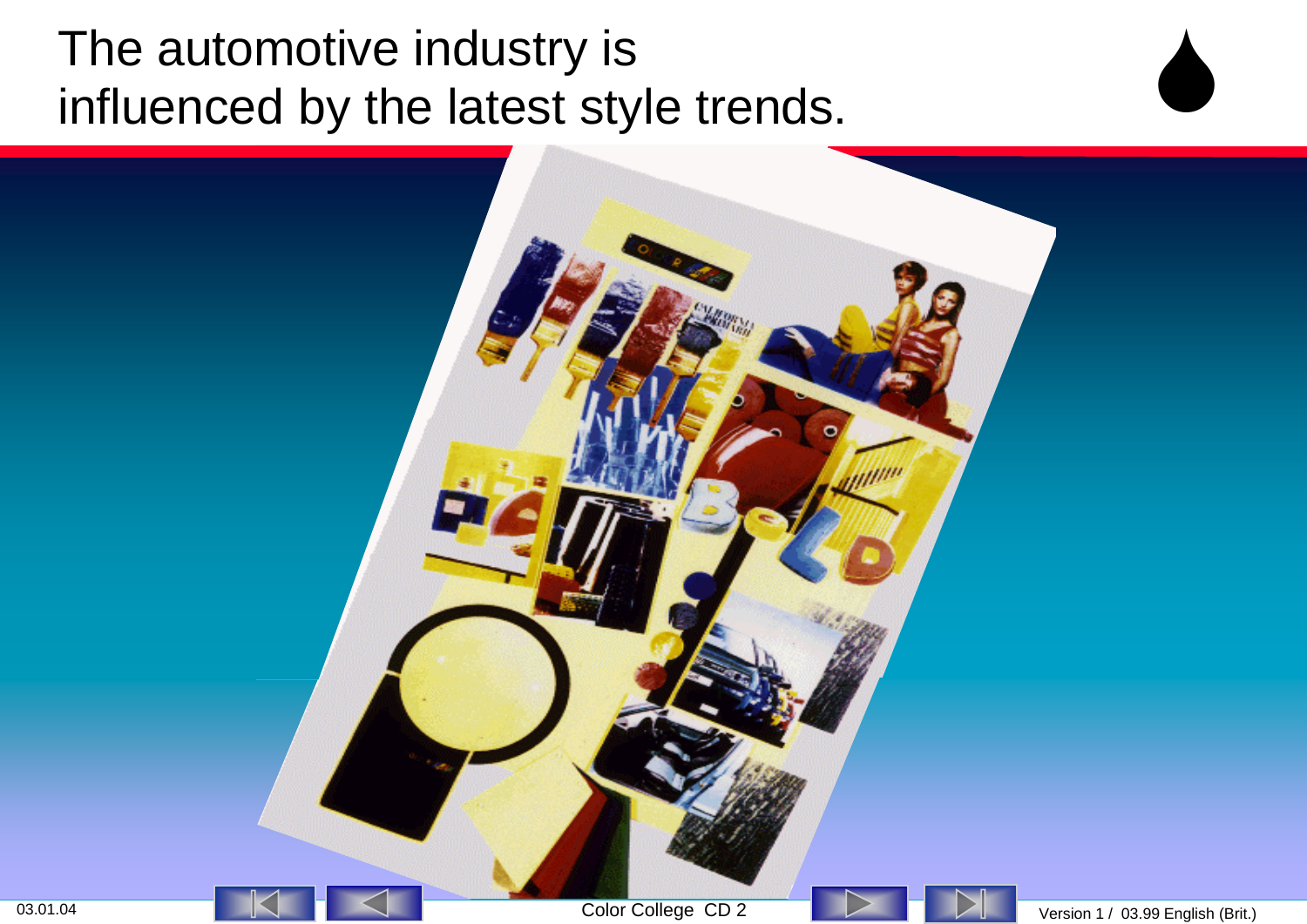### Our international "Coloristic Network".



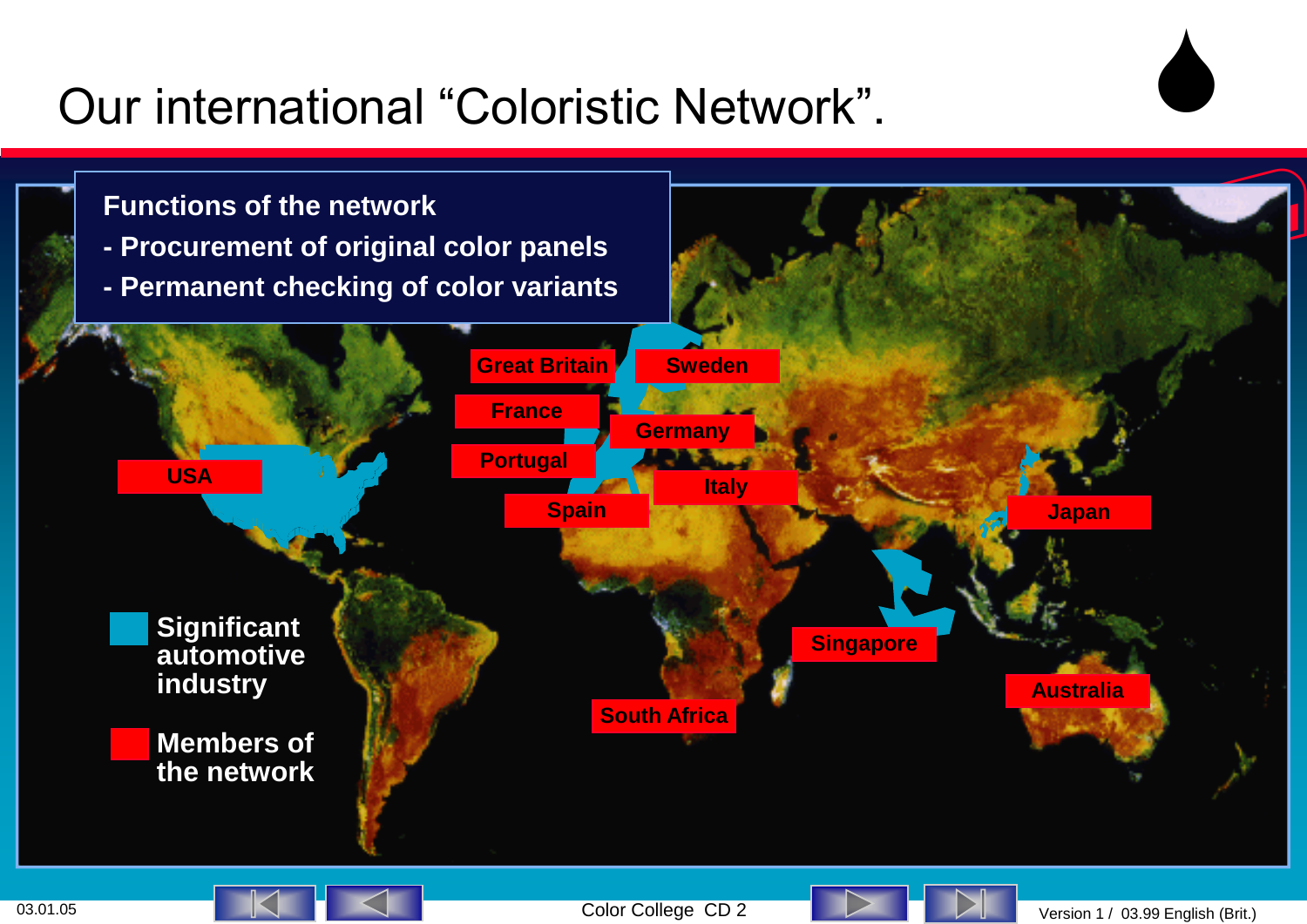### International demands on refinishing paints.